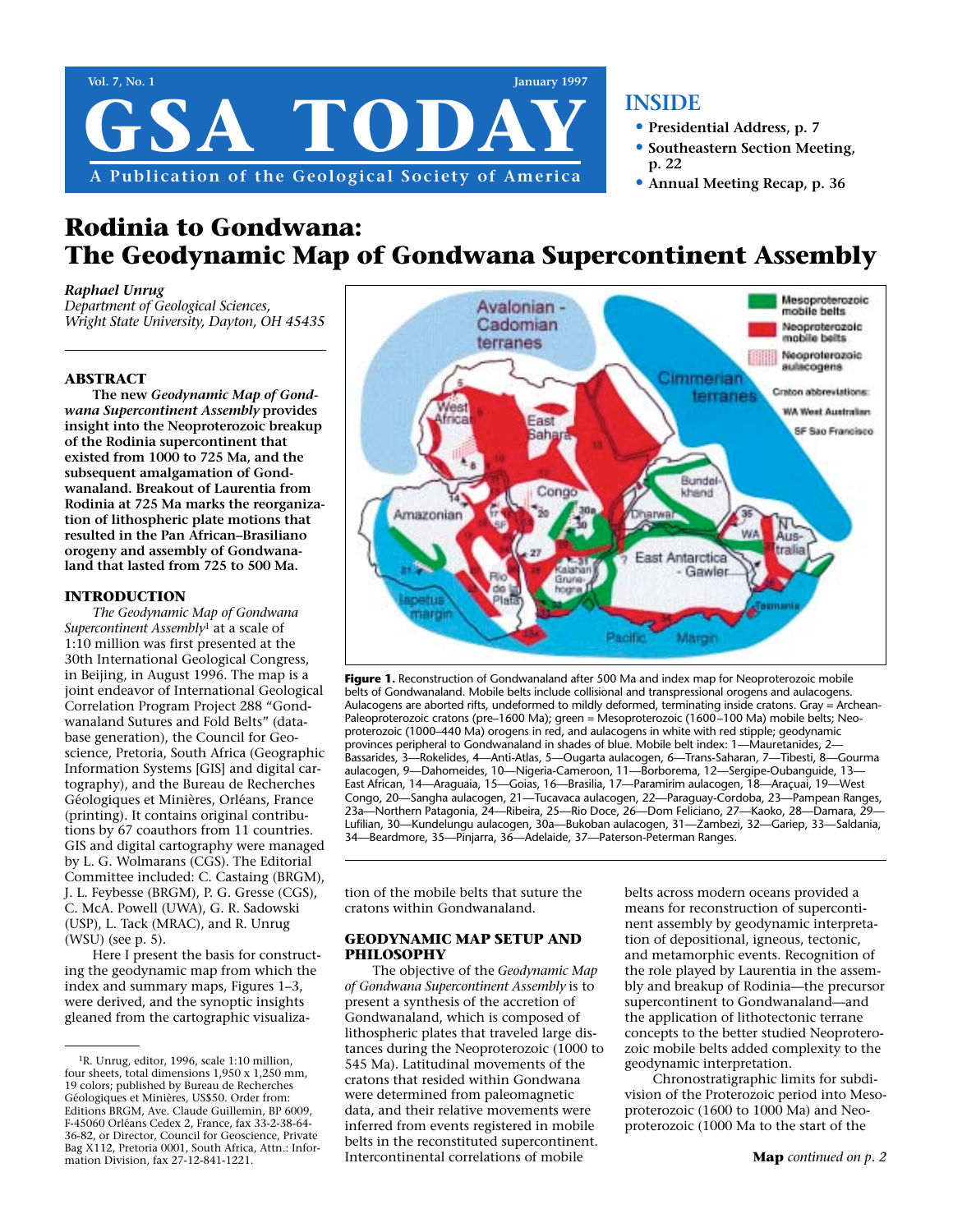# **GSA TODAY** *January Vol. 7, No. 1*

**GSA TODAY** (ISSN 1052-5173) is published monthly by The Geological Society of America, Inc., with offices at 3300 Penrose Place, Boulder, Colorado. Mailing address: P.O. Box 9140, Boulder, CO 80301- 9140, U.S.A. Periodicals postage paid at Boulder, Colorado, and at additional mailing offices. **Postmaster:** Send address changes to GSA Today, Membership Services, P.O. Box 9140, Boulder, CO 80301-9140.

Copyright © 1997, The Geological Society of America, Inc. (GSA). All rights reserved. Copyright not claimed on content prepared wholly by U.S. Government employees within the scope of their employment. Permission is granted to individuals to photocopy freely all items other than the science articles to further science and education. Individual scientists are hereby granted permission, without royalties or further requests, to make unlimited photocopies of the science articles for use in classrooms to further education and science, and to make up to five copies for distribution to associates in the furtherance of science; permission is granted to make more than five photocopies for other noncommercial, nonprofit purposes furthering science and education upon payment of the appropriate fee (\$0.25 per page) directly to the Copyright Clearance Center, 27 Congress Street, Salem, Massachusetts 01970, phone (508) 744-3350 (when paying, reference *GSA Today,* ISSN 1052-5173). Written permission is required from GSA for all other forms of capture, reproduction, and/or distribution of any item in this publication by any means. GSA provides this and other forums for the presentation of diverse opinions and positions by scientists worldwide, regardless of their race, citizenship, gender, religion, or political viewpoint. Opinions presented in this publication do not reflect official positions of the Society.

**SUBSCRIPTIONS** for 1997 calendar year: **Society Members:** *GSA Today* is provided as part of member ship dues. Contact Membership Services at (800) 472- 1988 or (303) 447-2020 for membership information. **Nonmembers & Institutions:** Free with paid subscription to both *GSA Bulletin* and *Geology,* otherwise \$50 for U.S., Canada, and Mexico: \$60 elsewhere. Contact Subscription Services. **Single copies** may be requested from Publication Sales. Also available on an annual CD-ROM, (with *GSA Bulletin, Geology, GSA Data Repository,* and an *Electronic Retrospective Index* to journal articles from 1972). Members order from Membership Services; others contact subscriptions coordinator. Claims: For nonreceipt or for damaged copies, members contact Membership Services; all others contact Subscription Services. Claims are honored for one year; please allow sufficient delivery time for overseas copies, up to six months.

**STAFF:** Prepared from contributions from the GSA staff and membership. **Executive Director:** *Donald M. Davidson, Jr.* **Science Editor:** *Suzanne M. Kay Department of Geological Sciences, Cornell University, Ithaca, NY 14853* **Forum Editor:** *Bruce F. Molnia U.S. Geological Survey, MS 917, National Center, Reston, VA 22092* **Managing Editor:** *Faith Rogers*

**Production & Marketing Manager:** *James R. Clark* **Production Editor and Coordinator:** *Joan E. Manly* **Graphics Production:** *Joan E. Manly, Adam S. McNally*

#### **ADVERTISING**

Classifieds and display: contact Ann Crawford (303) 447-2020; fax 303-447-1133

Issues of this publication are available as electronic Acrobat files for free download from GSA's Web Site. They can be viewed and printed on various personal computer operating systems: MSDOS, MSWindows, Macintosh, and Unix, using the appropriate Acrobat reader. The readers are widely available, free, including from GSA at: http://www.geosociety.org/pubs/index.htm.

This publication is included on GSA's annual CD-ROM, *GSA Journals on Compact Disc.* Call GSA Publication Sales for details.

Printed in U.S.A., using pure soy inks and recyclable paper.

# **IN THIS ISSUE**

| Rodinia to Gondwana:<br>The Geodynamic Map of Gondwana     |              |
|------------------------------------------------------------|--------------|
| <b>Supercontinent Assembly</b>                             | $\mathbf{1}$ |
| Research Grant Alternates                                  | 6            |
| Why the Journals Are Late $\ldots$                         | 6            |
| 1996 Presidential Address  7                               |              |
| GSAF Update  12                                            |              |
| Officers and Councilors for 1997  14                       |              |
| Washington Report  15                                      |              |
| Congressional Science Fellow Report:                       |              |
| The Bucks Start Here $\,\dots\ldots\ldots\ldots\ldots\,16$ |              |
| Division Officers for 1997  17                             |              |
| Environment Matters  18                                    |              |
| Wanted: Mentors in Applied Geology  18                     |              |

| GSA Bulletin Update  20              |  |
|--------------------------------------|--|
| GSA On The Web  21                   |  |
| Award Nomination Summary  21         |  |
| Southeastern Section Meeting  22     |  |
| Bulletin and Geology Contents  28    |  |
| Congressional Science Fellowship  29 |  |
| In Memoriam  29                      |  |
| Calendar  30                         |  |
|                                      |  |
| 1997 GeoVentures  32                 |  |
| 1996 Annual Meeting  36              |  |
| Classifieds  38                      |  |
| New Geology Co-Editor  40            |  |
|                                      |  |

#### **Map** *continued from p. 1*

Cambrian) periods follow the time scale approved by the International Union of Geological Sciences (IUGS). The beginning of the Cambrian Period is taken as ~545 Ma for correlation of chronometric and geologic time scales (Plumb, 1990; Brasier et al., 1994).

Archean to Paleoproterozoic (pre– 1600 Ma) cratons that rode the moving lithospheric plates, but underwent no deformation during Mesoproterozoic, Neoproterozoic, and Paleozoic orogenies are considered passive elements of the Gondwanaland jigsaw puzzle. No structural details are shown in these cratons, except for Mesoproterozoic and Neoproterozoic cover units, intracratonic basins, and cratonic marginal foreland basins. Structural reactivation and rejuvenation of cratonic basement near younger mobile belts are indicated by special symbols. No geologic details are shown in post-Triassic cover postdating collisional and accretionary events related to Gondwanaland assembly.

The mobile belts are shown in as much detail as practicable at the map scale. Ages of rock units at supergroup, group, suite, and complex rank are shown in color and grouped in two-geon intervals (200 Ma) for the Mesoproterozoic and one-geon (100 Ma) intervals for the Neoproterozoic and Paleozoic. Locations of small igneous intrusions, ophiolitic sequences, eclogites, mafic to ultramafic metamorphic tectonites, glaciogenic sediments, and regions of thermal rejuvenation that are important for map interpretation but too small for cartographic presentation are shown by special symbols. Lithology of sedimentary rock units of supergroup and group rank and protoliths of metasedimentary rocks are shown with symbols indicating basin classification: rift, passive or active margin, oceanic, foreland, molasse, and aulacogen. Symbols for igneous rock units indicate rift-related, synorogenic, postorogenic,

and anorogenic magmatic suites. Symbols for metamorphic rock units show foliation trends, nature of protoliths, and metamorphic facies. Structural symbols indicate plate margins, faults, structural trends of folds and foliation, and tectonic transport directions.

#### **GONDWANALAND QUESTIONS**

Neoproterozoic organization of continental crust into large supercontinents is the subject of ongoing debate, and various models are evolving as new data become available (Powell, 1993; Dalziel, 1991; Trompette, 1994; Stern, 1994; Rogers et al., 1995b; Unrug, 1995; Yoshida, 1995). The main questions are: Were there one or more Neoproterozoic supercontinents, and when did they (it) form and break up? How were the older cratons arranged within these supercontinents? Where are the sutures marking closure of oceans? Was there a collision between East and West Gondwanaland?

The following discussion of the events that resulted in the agglomeration of Gondwanaland presents a balanced opinion, worked out during compilation of the *Geodynamic Map,* of the map Editorial Committee. The map was compiled from regional contributions by authors currently or recently active in research in the various parts of Gondwanaland. The availability of data along the individual mobile belts varies dramatically, with some African belts having been studied in the most detail. In poorly understood regions, relatively scarce reliable data have been combined with results several decades old. To simplify and focus descriptions on major super-regional relationships, diachronous rifting and collisional events along the margins of older cratons have been grouped. The synthesis presented here, founded on the database generated by the map's co-authors, is offered to invigorate debate on important questions of Neoproterozoic geodynamic evolution of continental crust.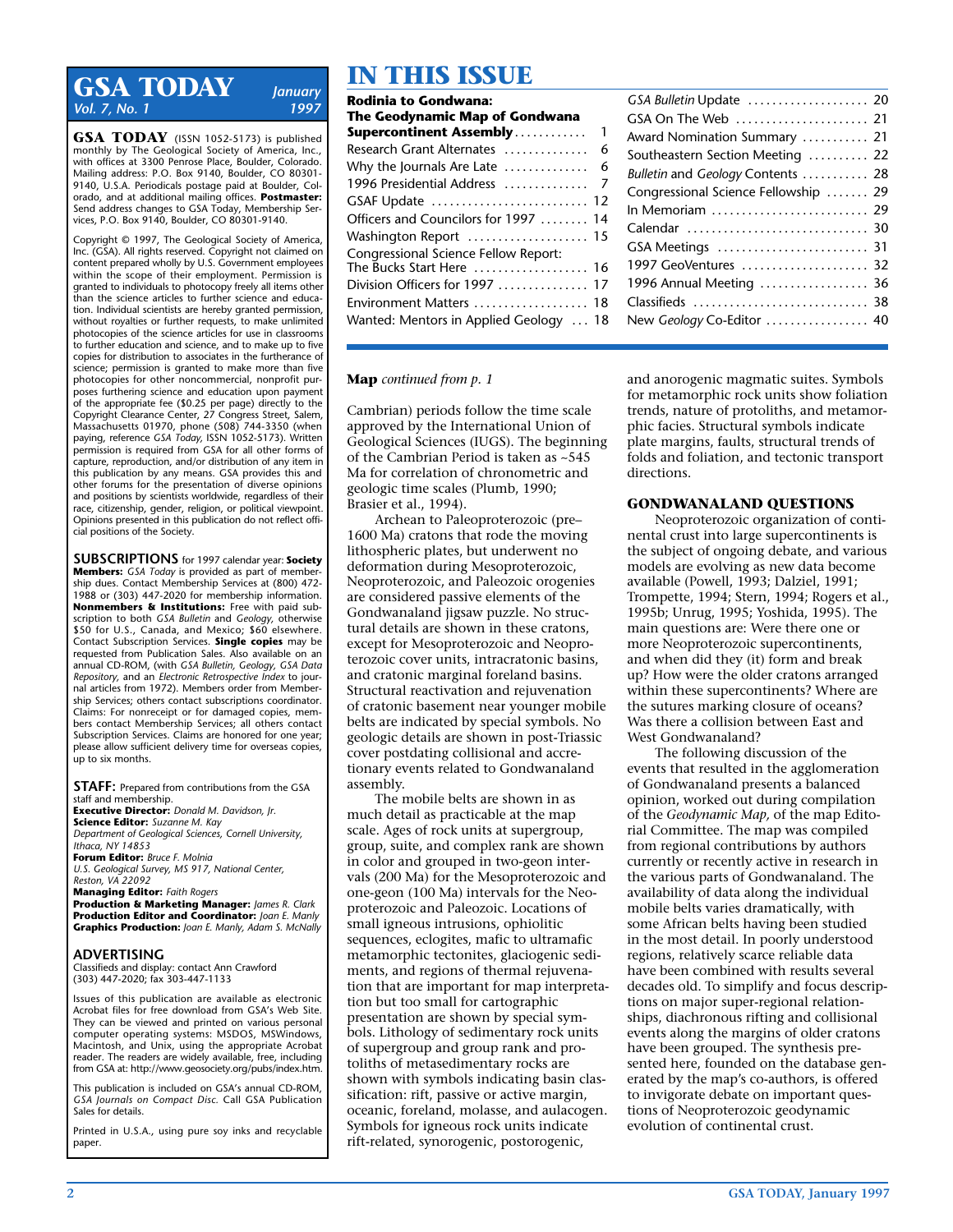#### **RODINIA BREAKUP AND THE EARLY NEOPROTEROZOIC PAN-THALASSAN OCEAN**

Gondwanaland originated during the Neoproterozoic Pan-African–Brasiliano orogeny that resulted in ocean closures and rearrangement, collision, and suturing of the older continental crustal fragments that constituted the Archean-Mesoproterozoic cratons (Fig. 1). The latter were produced by breakup of the precursor supercontinent Rodinia which has been reconstructed according to the SWEAT (Southwest United States–East Antarctic connection) hypothesis (Moores 1991; Dalziel, 1991; Hoffman, 1991). The assembly of Rodinia occurred by amalgamation of Archean-Paleoproterozoic cratons in collisions that produced late Mesoproterozoic (1300 to 1000 Ma) mobile belts (Fig. 2). These pericratonic orogenic belts formed a continuous system (Harris, 1995; Sadowski and Bettencourt, 1996). Truncations of these Mesoproterozoic orogens along younger continental margins form the "piercing points" used to pinpoint orogenic belt continuations and mark relative positions of older cratons in the Rodinia reconstruction (Dalziel, 1992). The North American craton, Laurentia, linked with Siberia (Condie and Rosen, 1994) forms the central keystone of Rodinia. Locations of the North China and South China cratonic blocks are from Li et al. (1995, 1996).

The reconstruction of Rodinia in Figure 2 accounts for all pre-Mesoproterozoic continental crust and Mesoproterozoic orogens except for the small Archean crustal blocks of Tarim, Lut, and central Iran. These blocks were presumably part of Rodinia, but their relative positions are unknown. Thus, Rodinia was a Pangeansize supercontinent, and the rest of Earth's surface was covered by a Panthalassan-size ocean.

### **EARLY NEOPROTEROZOIC EVENTS AND THE BREAKUP OF RODINIA**

Events between 1000 and 720 Ma that postdated the assembly and predated the breakup of Rodinia included widespread shearing and tectonic escape, posttectonic magmatism, extension, rifting, and intracontinental mobile belt formation. The evolution of most western Gondwanaland Neoproterozoic sedimentary basins can be traced to crustal extension and rifting predating the breakup of Rodinia. The breakaway of Laurentia from East Antarctica and Australia which began the disintegration of Rodinia by cutting the supercontinent in half (see Fig. 2) and creating the Pacific Ocean, is dated at 725 Ma by paleomagnetic data (Powell et al., 1994). Some of the important events preceding this breakup are summarized below and their results shown in Figure 2.

In Australia, formation of rift and sag basins in the Adelaide "geosyncline" had

begun by 830 Ma. Correlative sediments were deposited in central Australian basins whose margins were later deformed in an intracontinental mobile belt at 600 to 550 Ma (Myers et al., 1994; Powell et al., 1994). In the Ross orogen of East Antarctica, rifting starting at about 750 Ma (Stump, 1995) led to deposition of a passive margin sequence.

Rifting is also documented in the deformed corridor between the Kalahari and Congo cratons of Africa. In this region, transtensional and transpressive events occurred successively as a series of younging-to-the-east rift basins formed between 1100 and 950 Ma (Unrug, 1995). In the Lurio shear zone in the Mozambique orogen, post-tectonic magmatism lasted until 850 Ma (Pinna et al., 1993). This shear zone extends into the Zambezi belt rift basin, which opened at 880 Ma and was deformed at 820 Ma (Barton et al., 1993; Wilson et al., 1993).

Latest Mesoproterozoic–early Neoproterozoic events are also recognized in the southern segment of the East African orogen. Separation of the Congo and the contiguous East Sahara cratons from Rodinia started at about 1200 Ma, as did the evolution of the sedimentary basin in Kenya. By 820 Ma, a passive margin was developing east of the Tanganyika shield of the Congo craton, and migmatization, early collision, ophiolite emplacement, and metamorphism were occurring in the Kenyan segment of the East African orogen (Shackleton, 1986; Mosley, 1993). In the northern East African orogen, bimodal rift-related magmatism has been dated at 870 to 840 Ma in the Nubian shield and at 880 Ma in the Arabian shield (review in Stern, 1994).

In the Borborema tectonic province of northeastern South America, widespread rifting at about 1000 Ma (Van Schmus et al., 1995) affected a large region of crust. The affected crust contains some Archean inliers, but was principally formed during the Paleoproterozoic Amazonian and Eburnean orogenies. The continuity of South American Neoproterozoic mobile belts across the Atlantic and the rifting ages of 800 Ma in the northern Cameroon region (Toteu et al., 1987) suggest that this general rifting was a long-lasting event. Some of the fartraveled terranes of the West African Tuareg shield, whose positions in Rodinia are unclear, have Archean or Eburnean basement ages and early Neoproterozoic passive margin sequences (Black and Liégois,. 1993) consistent with their having rifted from Rodinia during this event.

Late Mesoproterozoic to early Neoproterozoic rifting events reconfigured the global oceanic realm. The large Arabian-Nubian and Pharusian oceans opened (in modern coordinates) east and west, respectively, of the Congo–East Sahara–Nile craton cluster (Fig. 2). Passive margins developed at about 1000 Ma along the

eastern margins of the West African, Amazonian, and Rio de la Plata cratons (Trompette, 1994). The Adamastor ocean opened between the Kalahari, Congo, Saõ Francisco, and Rio de la Plata cratons, and a side branch extended between the Kalahari and Congo cratons. Rifting that is dated at 900 to 800 Ma occurred along the western margin of the Kalahari craton (P. G. Gresse *in* Powell, 1993).

Subduction also occurred during this period. Juvenile crust formed in early Neoproterozoic magmatic arcs has been recognized in the East African orogenic belt in the Arabian-Nubian shield, in the Trans-Saharan belt, and at the margins of the South American Amazonian and Rio de la Plata cratons. A long history of Neoproterozoic magmatic-arc collisions and largescale additions of juvenile crust is recorded in the northern East African orogenic belt (Stern, 1994). The Trans-Saharan belt contains Neoproterozoic calc-alkaline magmatic arcs with ages of 870 to 840 Ma (pre–Pan-African; see below), 750 to 665 Ma, and 650 to 570 Ma that are related to east-dipping subduction zones (Black et al., 1994). At the eastern margin of the South American Rio de la Plata craton, polyphase magmatic activity in the Pelotas composite batholith started with arc magmatism at 850 to 830 Ma (review in Trompette, 1994). In the Dom Feliciano orogen on the eastern side of the Rio de la Plata craton, the Villa Nova belt contains early Neoproterozoic juvenile crust (Babinski et al., 1996). In the South American Goias massif, southeast of the Amazonian craton, protoliths of orthogneisses have crystallization ages of 899 Ma and metavolcanic rocks have ages of 929 to 877 Ma and 764 Ma (Pimentel and Fuck, 1992).

#### **PAN-AFRICAN–BRASILIANO OROGENY AND GONDWANALAND ASSEMBLY**

The Pan-African–Brasiliano orogenic belts (red belts in Fig. 1; Fig. 3) mark the collisional zones between the continental pieces that reassembled to form the Gondwanaland supercontinent after the breakup of Rodinia. In the first stage of this breakup, Laurentia separated from the eastern Australia–East Antarctica rifted margin of the part of Rodinia that later became East Gondwanaland. As Laurentia drifted away, it pushed the cluster of Amazonian–West African–Rio de la Plata cratons (Fig. 2) away from East Gondwanaland. These cratons later collided, creating the Pan-African–Brasiliano orogenic belts of West Gondwanaland (Fig. 3).

Most of the Pan-African–Brasiliano orogenic belts were formed between 725 Ma and 500 Ma by collisional events resulting from the convergence of lithospheric microplates created by the breakup

**Map** *continued on p. 4*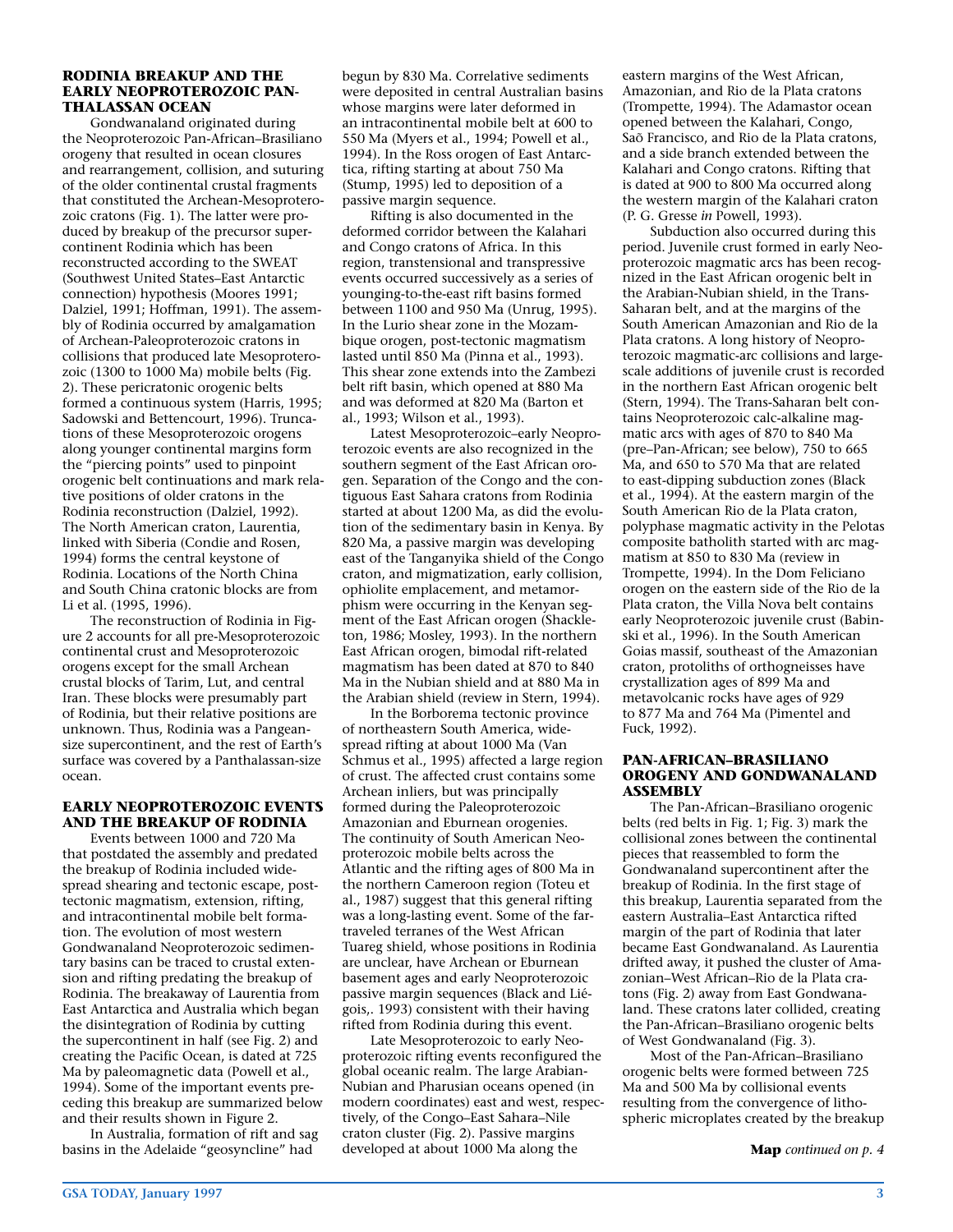#### **Map** *continued from p. 3*

of Rodinia (Fig. 3). One of the principal belts, the East African orogen (13 in Fig. 1; see Fig. 3), contains the Arabian shield onto which several ensimatic and continental terranes were accreted between 715 and 630 Ma (Stoeser and Camp, 1985). Accretion ages of terranes in Yemen (Windley et al., 1996) are probably similar. Farther south in Tanzania, granulite metamorphism associated with crustal thickening related to collision is dated at 715 to 652 Ma (review in Stern, 1994). In the Aïr region of the Trans-Saharan orogenic belt (6 in Fig. 1), collision related to a west-dipping subduction zone is indicated by magmatic rocks with ages of 730 to 700 Ma (Liégeois et al., 1994). A collision of the West African craton with the terrane agglomeration of the Trans-Saharan belt (6 in Fig. 1) at 600 Ma has been recognized by Black et al. (1994). In the Bassarides and Mauretanides mobile belts (1 and 2 in Fig. 1) at the western margin of the West African craton, collision is dated at 660 to 650 Ma. A younger collisional event in the Anti-Atlas (4 in Fig. 1) is dated at 620 to 600 Ma (Villeneuve et al., 1993). Mobile belts of South America and equatorial and southern Africa show diachronous collisions: 700 Ma in the Dom Feliciano belt (26 in Fig. 1; Fernandes et al., 1992), 630 to 620 Ma in the Ribeira and Oubanguides belt (12 and 24 in Fig. 1; Tassinari and Campos Neto, 1988; Penaye et al., 1993), 560 to 530 Ma in the Rio Doce belt (25 in Fig. 1; Campos Neto and Figueredo, 1995), and 590 Ma in the Damara belt (28 in Fig. 1; K. H. Hoffmann, 1992, personal commun.).

Trompette (1994) drew attention to a second generation of West Gondwanaland mobile belts that originated as post-Rodinian break-up rifts after 650 Ma and underwent compressional or transpressional deformation at about 550 Ma. These belts include the Western Africa Rokelide belt (3 in Fig. 1), which formed by dextral shearing between the Amazonian and West African cratons, and the South American Araguaia(?)-Paraguay-Cordoba belts (14 and 22 in Fig. 1) where authors of the *Geodynamic Map* recognize oceanic crustal and metasedimentary sequences. The Paraguay-Cordoba belt contains a polyphase-deformed, cratonic marginal basin that was intruded by latetectonic granites at 550 to 500 Ma.

The concept of a single collision between East and West Gondwanaland in the Neoproterozoic appears to be an oversimplification. During the assembly of West Gondwanaland, several lithospheric plates carrying large cratons and a number of smaller lithotectonic terranes were telescoped (Fig. 3). This resulted in closures of intervening oceanic basins, and sequential docking of the terranes onto an evolving Neoproterozoic tectonic collage on the



**Figure 2.** Reconstruction of Rodinia showing early Neoproterozoic events (1000 to 700 Ma). The magmatic arcs and microplates in the Arabian-Nubian and Pharusian oceans are schematic. Medium gray is East Gondwanaland. Green is Mesoproterozoic mobile belts suturing older cratons in Rodinia. Other colors indicate ages of early Neoproterozoic mobile belts and basins. Abbreviations of cratonic names: BDK—Bundelkhand, G—Grunehogna, GA—Gawler, NA—North Australia, R—Rockall Plateau, SC—South China, SF—Saõ Francisco, WA—West Australia.

western side of East Gondwanaland. East Gondwanaland, comprising Australia, East Antarctica, India, and part of Madagascar (compare Figs. 1 and 3), formed a stable Gondwanaland nucleus, which was subjected only to intracratonic deformation.

The authors of the map suggest that the term "Pan-African–Brasiliano orogeny" be applied only to the collisional events that led to the suturing of West Gondwanaland. The term should not be for earlier, extension-dominated Neoproterozoic events related to the breakup of Rodinia.

The assembly of Gondwanaland was complete by earliest Paleozoic time. There could have been a short time in the latest Neoproterozoic when Laurentia, still joined with Siberia and Baltica, was in contact with the Amazonian and Rio de la Plata cratons, which were already part of West Gondwanaland. This combination would form the short-lived supercontinent



**Figure 3.** Map showing East Gonwanaland (medium gray), assembly of West Gondwanaland (light gray) from 700 to 500 Ma, and possible Pannotian supercontinent. Pan-African–Brasiliano mobile belts within and on the margins of assembling West Gondwanaland. The Pannotia supercontinent could have existed briefly after the agglomeration of West Gondwanaland and the assembly of Gondwanaland, and before Laurentia separated from the Baltica, Amazonia, and Rio de la Plata cratons. Symbols for geodynamic classification of belts and craton abbreviations as in Figure 2.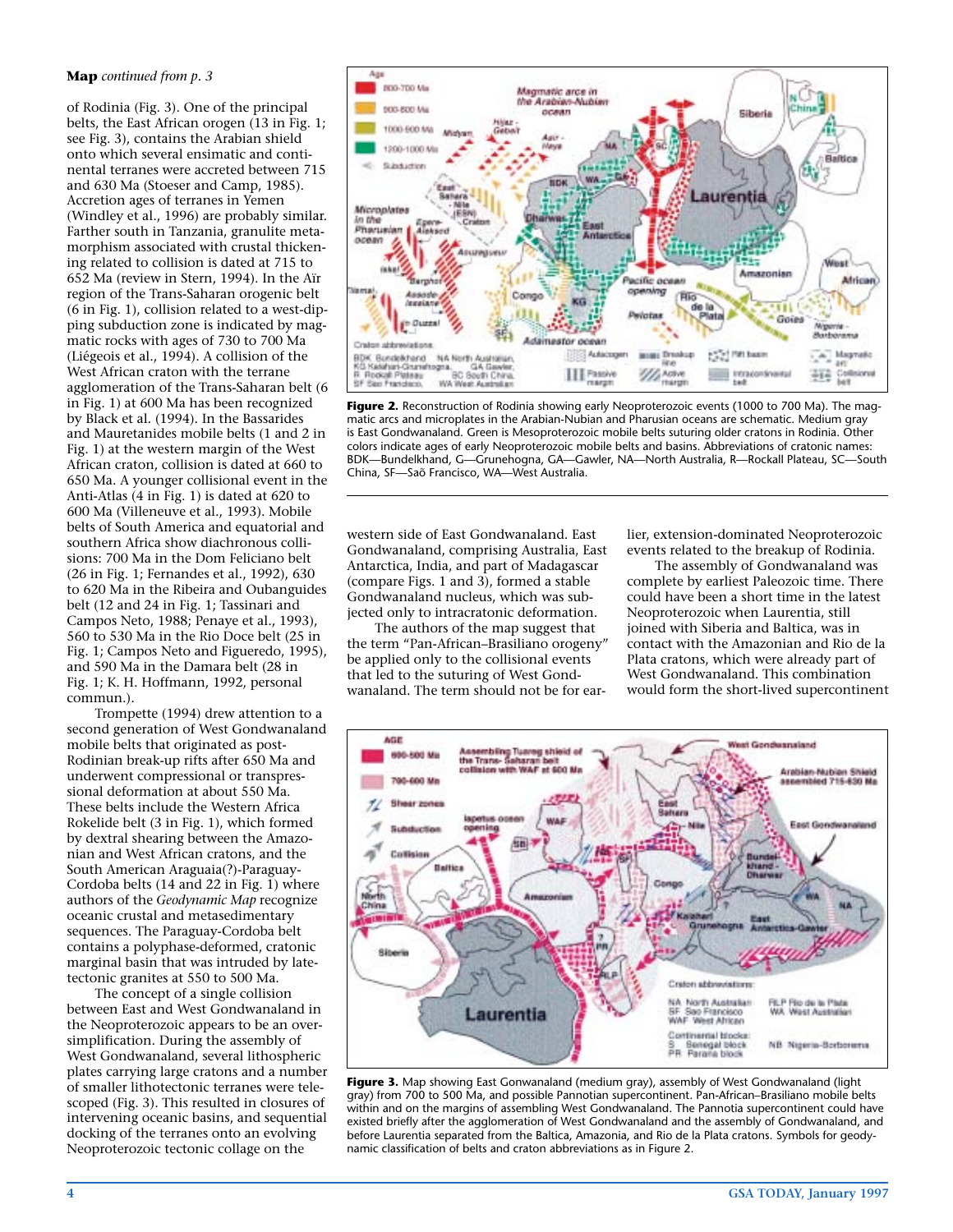called Pannotia (see Powell, 1955). Pannotia would have to have been destroyed by about 540 Ma, when the Iapetus ocean formed as Laurentia separated from the Baltica, Amazonian, and Rio de la Plata cratons (Fig. 3).

## **LATE- TO POSTOROGENIC EVENTS**

Widespread late- to postorogenic magmatism, shearing and lateral tectonic escape and major uplift resulting in deep exhumation of mobile belts are salient features in all of Gondwanaland including the Himalayan basement of greater India. These features are generally attributed to a major thermal event that lasted into the Cambrian-Ordovician and led to widespread resetting of isotopic ages. In the Antarctic shield, which apparently had been stable since the Mesoproterozoic consolidation of Rodinia, Stüwe and Sandiford (1993) have attributed this thermal event to underplating by asthenosphericderived basaltic magmas and related heat advection. In northern Africa, where wide Neoproterozoic mobile belts developed in the Tuareg and Arabian-Nubian shields and partial dismemberment of the intervening East Saharan–Nile craton occurred during the Pan-African orogeny (Schandelmeier et al., 1994), late- to postorogenic effects are attributed to lithospheric mantle delamination following collision of lithospheric plates. This delamination is suggested to result in thinning or elimination of the lithospheric mechanical boundary layer, recycling of upper-mantle material in the asthenosphere, and direct contact of crust with upwelling asthenosphere (Black and Liégeois, 1993).

A late Precambrian–early Paleozoic suture between East and West Gondwanaland that extended from East Africa into the Sør Rondane Mountains of East Antarctica has been suggested by Rogers et al. (1995a). This suggestion is based on radiometric ages of 550 to 450 Ma for granulite formation and for mylonites that occur in a belt extending from the East African orogen into Madagascar, southern India, Sri Lanka, and East Antarctica. This suture is controversial; others argue that Neoproterozoic to earliest Paleozoic structural events in Dronning Maud Land in Antarctica are minor (Moyes et al., 1993), and that metamorphism in the Sør Rondane Mountains and formation of anhydrous, high-temperature charnockites in southern India at about 500 Ma are better attributed to a distensional or transcurrent tectonic regime and lithospheric mantle delamination (Yoshida, 1995; Bartlett et al., 1995).

### **PACIFIC MARGIN OF GONDWANALAND**

By Paleozoic time, the locus of geodynamic activity had shifted to the margins of Gondwanaland. Accretionary processes were dominant on the Pacific and Iapetus

margin, whereas rifting was occurring in the Avalonian-Cadomian and Cimmerian provinces (Nance and Murphy, 1994; Metcalfe, 1993). The Ross-Delamerian magmatic arc was active along eastern Australia and East Antarctica, and the Lachlan-Thomson accretionary-magmatic arc assemblage was forming offshore Australia. West of the South American Rio de la Plata craton, a complex exchange of terranes between the Amazonian craton and Laurentia resulted in the formation of the Famatinian collisional orogen and the transfer of the Precordillera terrane from Laurentia to Gondwana (Dalla Salda et al., 1993). The Pampean exotic terrane and the Arequipa terrane were possibly detached from the western margin of the Amazonian craton (Ramos, 1996), following the late Neoproterozoic breakup of Laurentia and Amazonia.

# **ACKNOWLEDGMENTS**

I thank co-authors<sup>2</sup> and members of the editorial committee for their contributions to the *Geodynamic Map of Gondwana Supercontinent Assembly*. The Bureau de Recherches Géologiques et Minières (France), British Geological Survey, Council for Geosciences (South Africa), Instituto de Geociencias, Universidade de Saõ Paulo (Brazil), Museé Royal de l'Afrique Centrale (Belgium), and University of Western Australia provided essential help in many phases of the project. I thank R. J. Stern, V. Ramos, and D. Rowley for reviews. This is a contribution to IGCP Project 288.

## **REFERENCES CITED**

Babinski, M., Chemale F., Jr., Hartmann, L. A., Van Schmus, W. R., and da Silva, L. C., 1996, Juvenile accretion at 750–700 Ma in southern Brazil: Geology, v. 24, p. 439–442.

Bartlett, J. M., Harris, N. W. B., Hawkesworth, C. J., and Santosh, M., 1995, New isotope constraints on the crustal evolution of South India and Pan-African granulite metamorphism, *in* Yoshida, M., and Santosh, M., eds., India and Antarctica during the Precambrian: Geological Society of India Memoir 34, p. 391–397.

Barton, C. M., Carney, J. N., Crow, M. J., Evans, J. A., and Simango, S., 1993, Geological and structural framework of the Zambezi Belt, northeastern Zimbabwe, *in* Findlay, R. H., et al., eds., Gondwana eight: Assembly, evolution and dispersal: Rotterdam, Netherlands, Balkema, p. 55–68.

Black, R., and Liégeois, J. P, 1993, Cratons, mobile belts, alkaline rocks and continental lithospheric mantle: The Pan African testimony: Geological Society of London Journal, v. 150, p. 89–98.

Black, R., Latouche, L., Liégeois, J. P., Caby, R., and Bertrand, J. M., 1994, Pan-African displaced terranes in the Tuareg shield (central Sahara): Geology, v. 22, p. 641–644.

Brasier, M., Cowie, J., and Taylor, M., 1994, Decision on the Precambrian-Cambrian stratotype: Episodes, v. 17, p. 3–8.

Campos Neto, M. C., and Figueredo, M. C. H., 1995, The Rio Doce orogeny, southeastern Brazil: Journal of South American Earth Sciences, v. 8, p. 143–162.

Condie, K. C., and Rosen, O. M., 1994, Laurentia-Siberia connection revisited: Geology, v. 22, p. 168–170.

Dalla Salda, L., Varela, R., and Cingolani, C., 1993, Sobre la colisión de Laurentia-Sudamérica y el orogeno Famatinian: Congreso Geológico Argentino XII y Congreso de Exploración de Hidrocárburos II, Actas, t. III, p. 358–366.

Dalziel, I. W. D., 1991, Pacific margins of Laurentia and East Antarctica–Australia as a conjugate rift pair: Evidence and implications for an Eocambrian supercontinent: Geology, v. 19, p. 598–601.

Dalziel, I. W. D., 1992, On the organization of American plates in the Neoproterozoic and the breakout of Laurentia: GSA Today, v. 2, p. 237, 240–241.

Fernandes, L. A. D., Tommasi, A., and Porcher, C. C., 1992, Deformation patterns in the southern Brazilian branch of the Dom Feliciano belt: A reappraisal: Journal of South American Earth Sciences, v. 5, p. 77–96.

Harris, L. B., 1995, Correlation between the Albany, Fraser and Darling mobile belts of Western Australia and Mirnyy to Windmill Islands in the east Antarctic shield: Implications for Proterozoic Gondwanaland

**Map** *continued on p. 6*

<sup>2</sup> Co-authors: M. G. Abdel Salam (UTD), A. C. Ajibade (FUT), R. Baleeiro (USP), K. A. Bracchi (SMU), H. Bahlburg (UH), B. B. de Brito Neves (USP), R. Black (CNRS), J. M. Bertrand (CNRS), J. Bossi (UMU), R. Caby (CNRS), J. N. Carney (BGS), C. Castaing (BRGM), C. Cingolani (ULP), D. I. Cole (CFG), M. Costa (ACT), G. V. Dal Piaz (UP), L. Dalla Salda (ULP), I. W. D. Dalziel (UTA), G. De Kock (CFG), J. Delhal (MRAC), D. Delvaux (MRAC), J. L. Feybesse (BRGM), J. W. Goodge (SMU), P. G. Gresse (CFG), P. B. Groenewald (UNP), R. E. Hanson (TCU), I. W. Hälbich (US), L. B. Harris (UWA), R. J. Korsch (AGSO), I. Kusnir (CNART), L. Latouche (CNRS), J. Lavreau (MRAC), J. P. Liégeois (MRAC), M. Litherland (BGS), R. Machado (USP), W. McCourt (BGS), P. Mosley (BGS), J. S. Myers (WADME), L. Ortiz (ULP), A. J. Parker (CA), C. McA. Powell (UWA), D. Pérez (UBA), D. Piper (BGS), P. Pitfield (BGS), M. N. Rees (ULV), J. J. W. Rogers (UNC), G. R. Sadowski (USP), R. Sacchi (UT), H. Schandelmeier (TUB), R. D. Shaw (AGSO), J. Sheraton (AGSO), A. Pereira Sousa (USP), R. J. Stern (UTD), D. B. Stoeser (USGS), C. Stowe (UCT), M. Sultan (WU), L. Tack (MRAC), C. G. Tassinari (USP), W. Texeira (USP), K. Theunissen (MRAC), A. Thomas Filho (USP), R. J. Thomas (CGS), R. Tingey (AGSO), A. Uhlein (UFMG), R. Unrug (WSU), M. Villeneuve (CNRS), G. Vujovich (UBA), T. J. Wilson (OSU).

Consultants: C. J. H. Hartnady (UCT), D. R. Nance (OU), H. Porada (UG), R. Trompette (UM). Affiliations: ACT—Atwater Co., Torino, Italy; AGSO—Australian Geological Survey Organisation; BGS— British Geological Survey; BRGM—Bureau de Recherches Géologiques et Minières, France; C—Consultant, Australia; CGS—Council for Geosciences, South Africa; CNRS—Centre National de Recherche Scientifique, France; CNART—Centre National d'Appui à la Recherche, Republique du Tchad; FUT—Federal University of Technology, Minna, Nigeria; MRAC—Musée Royal de l'Afrique Centrale, Belgium; OSU—Ohio State University; SMU—Southern Methodist University, Texas; TCU—Texas Christian University; TUB—Technische Universität, Berlin, Germany; UBA—Universidad de Buenos Aires, Argentina; UFMG—Universidade Federal de Minas Gerais, Ouro Preto, Brazil; UG—Universität Göttingen Germany; UH—Universität Heidelberg, Germany; ULP—Universidad de la Plata, Argentina; ULV—University of Nevada, Las Vegas; UM—Université de Marseilles, France; UMU—Universidad de la República, Montevideo, Uruguay; UNC—University of North Carolina, Chapel Hill; UNP—University of Natal, Pietermaritzburg, South Africa; UP—Università degli Studi di Padova, Italy; US—University of Stellenbosch, South Africa; USGS—U.S. Geological Survey, Denver, Colorado; USP—Universidade de Saõ Paulo, Brazil; UT—Università degli Studi di Torino, Italy; UTA—University of Texas at Austin; UTC—University of Cape Town, South Africa; UTD—University of Texas at Dallas; UWA—University of Western Australia, Perth; WADME—Western Australia Dept. Minerals and Energy, Perth; WSU—Wright State University, Ohio; WU—Washington University, St. Louis, Missouri.